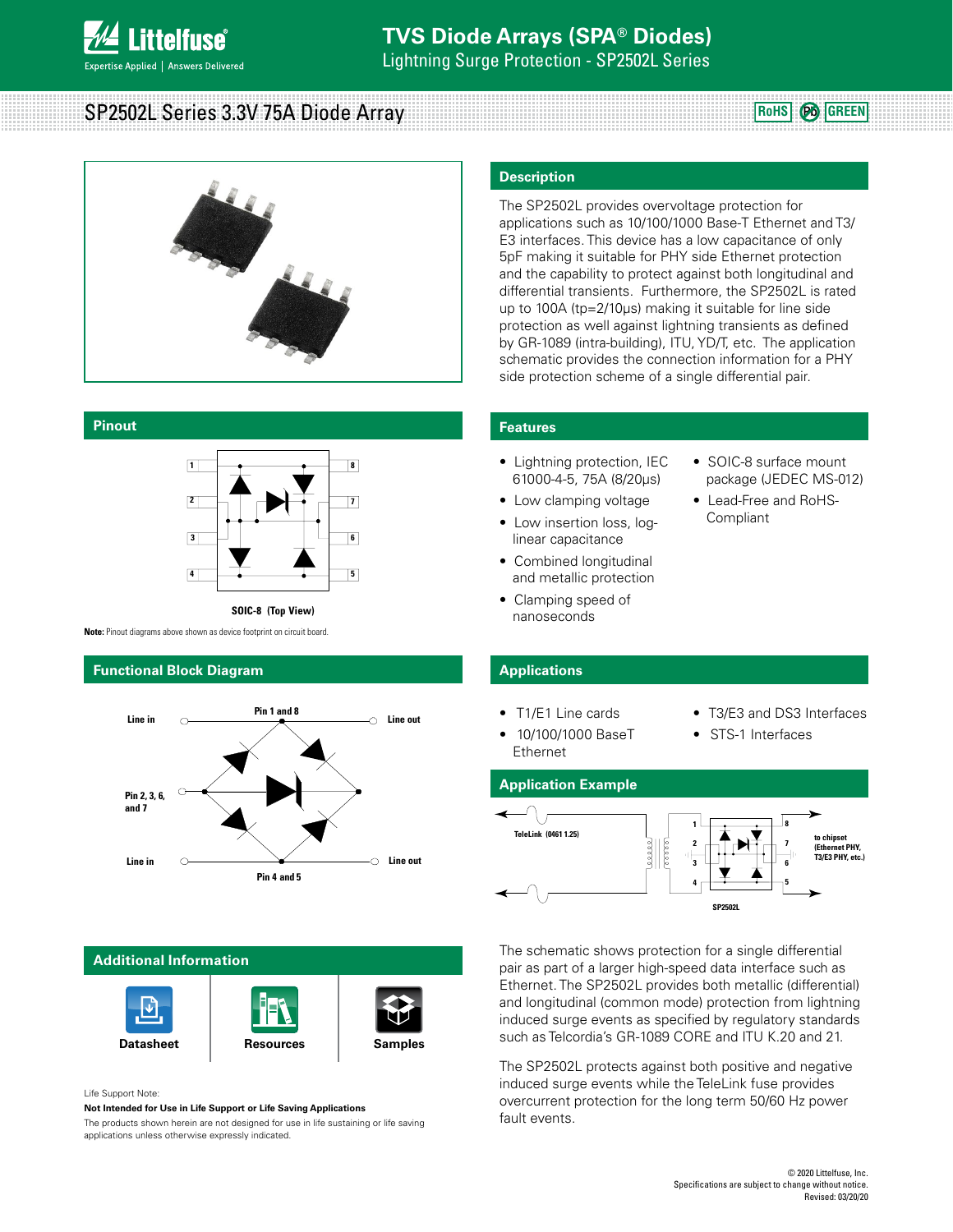Lightning Surge Protection - SP2502L Series

# **Absolute Maximum Ratings**

| <b>Parameter</b>                            | <b>Rating</b> | <b>Units</b> |
|---------------------------------------------|---------------|--------------|
| Peak Pulse Current (8/20us)                 | 75            | А            |
| Peak Pulse Power (8/20us)                   | 2100          | W            |
| IEC 61000-4-2, Direct Discharge             | 30            | kV           |
| IEC 61000-4-2, Air Discharge                | 30            | kV           |
| Telcordia GR 1089 (Intra-Building) (2/10us) | 100           | А            |
| ITU K.20 (5/310µs)                          | 20            | д            |

**CAUTION:** Stresses above those listed in "Absolute Maximum Ratings" may cause permanent damage to the device. This is a stress only rating and operation of the device at these or any other conditions above those indicated in the operational sections of this specification is not implied.

# **Thermal Information**

| <b>Parameter</b>                                                       | <b>Rating</b> | <b>Units</b> |
|------------------------------------------------------------------------|---------------|--------------|
| SOIC Package                                                           | 170           | °C/W         |
| <b>Operating Temperature Range</b>                                     | $-40$ to 125  | °C           |
| Storage Temperature Range                                              | $-55$ to 150  | $^{\circ}C$  |
| Maximum Junction Temperature                                           | 150           | °C           |
| Maximum Lead Temperature (Soldering 20-40s)<br>(SOIC - Lead Tips Only) | 260           | $^{\circ}C$  |

| Electrical Characteristics ( $T_{\text{op}}$ = 25°C) |                            |                                                 |                          |            |                          |              |  |
|------------------------------------------------------|----------------------------|-------------------------------------------------|--------------------------|------------|--------------------------|--------------|--|
| <b>Parameter</b>                                     | <b>Symbol</b>              | <b>Test Conditions</b>                          | <b>Min</b>               | <b>Typ</b> | <b>Max</b>               | <b>Units</b> |  |
| Reverse Stand-Off Voltage                            | $V_{RWM}$                  | $I_{\tau} \leq 1 \mu A$                         | $\overline{\phantom{a}}$ |            | 3.3                      | $\vee$       |  |
| Reverse Breakdown Voltage                            | $\mathsf{V}_{\texttt{BR}}$ | $I_r = 2\mu A$                                  | 3.3                      |            | $\overline{\phantom{a}}$ | $\vee$       |  |
| Snap Back Voltage                                    | $\mathsf{V}_{\mathsf{SB}}$ | $I_{\tau} = 50 \text{mA}$                       | 3.3                      |            | $\overline{\phantom{a}}$ | $\vee$       |  |
| Reverse Leakage Current                              | ١ <sub>R</sub>             | $V_{\text{RMM}}$ = 3.3V                         | ٠                        |            | 1                        | μA           |  |
| Clamping Voltage, Line-Ground <sup>1</sup>           | $V_c$                      | $I_{\text{pp}}$ = 40A, t <sub>n</sub> =8/20 µs  | $\overline{\phantom{a}}$ |            | 14                       | $\vee$       |  |
| Clamping Voltage, Line-Ground <sup>1</sup>           | $V_c$                      | $I_{\text{pp}}$ = 75A, t <sub>n</sub> =8/20 µs  | $\sim$                   |            | 20                       | $\vee$       |  |
| Clamping Voltage, Line-Ground <sup>1</sup>           | $V_c$                      | $I_{\text{pp}}$ = 100A, t <sub>n</sub> =2/10 µs |                          |            | 20                       | $\vee$       |  |
| Dynamic Resistance, Line-Ground <sup>1</sup>         | $R_{DYN}$                  | $(V_{c2} - V_{c1})/(I_{pp2} - I_{pp1})$         | ٠                        | 0.2        | $\overline{\phantom{a}}$ | Ω            |  |
| Clamping Voltage, Line-Line <sup>1</sup>             | $V_c$                      | $I_{\text{pp}}$ = 40A, t <sub>n</sub> =8/20 µs  | $\overline{\phantom{a}}$ |            | 20                       | $\vee$       |  |
| Clamping Voltage, Line-Line <sup>1</sup>             | $V_c$                      | $I_{\text{pp}}$ = 75A, t <sub>n</sub> =8/20 µs  | ٠                        |            | 30                       | $\vee$       |  |
| Clamping Voltage, Line-Line <sup>1</sup>             | $V_c$                      | $I_{\text{pp}}$ = 100A, t <sub>n</sub> =2/10 µs |                          |            | 30                       | $\vee$       |  |
| Dynamic Resistance, Line-Line <sup>1</sup>           | $R_{_{\rm DYN}}$           | $(V_{c2} - V_{c1})/(I_{PP2} - I_{PP1})$         |                          | 0.3        | $\overline{\phantom{a}}$ | Ω            |  |
| Junction Capacitance <sup>1</sup>                    | $C_i$                      | Line to Ground<br>$V_p = 0V$ , f = 1MHz         |                          | 5          | 8                        | pF           |  |
|                                                      |                            | Line to Line, $V_p = 0V$ , f= 1MHz              | $\overline{\phantom{a}}$ | 2.5        | 5                        | pF           |  |

**1.** Parameter is guaranteed by design and/or device characterization.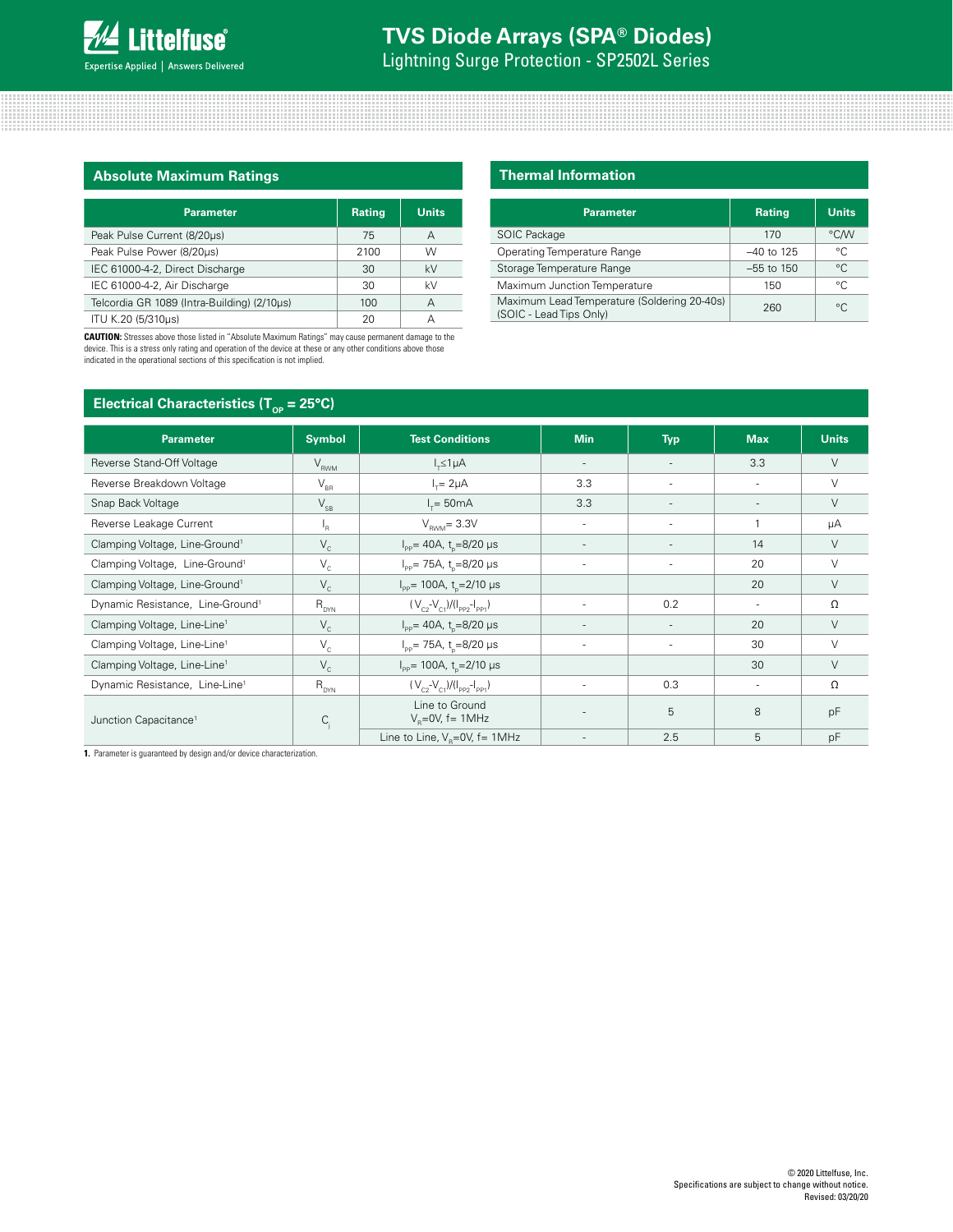

Lightning Surge Protection - SP2502L Series

## **Pulse Waveform**



# **Capacitance vs. Reverse Bias at 1MHz**



# **Non-Repetitive Peak Pulse Power vs. Pulse Time**





# Clamp Voltage-V<sub>c</sub> (V) **Clamp Voltage-VC (V)** 15 10 **Line-Gound** 5 0 0 10 20 30 40 50 60 70 **Peak Pulse Current -I<sub>PP</sub> (A)**

# **Current Derating Curve**

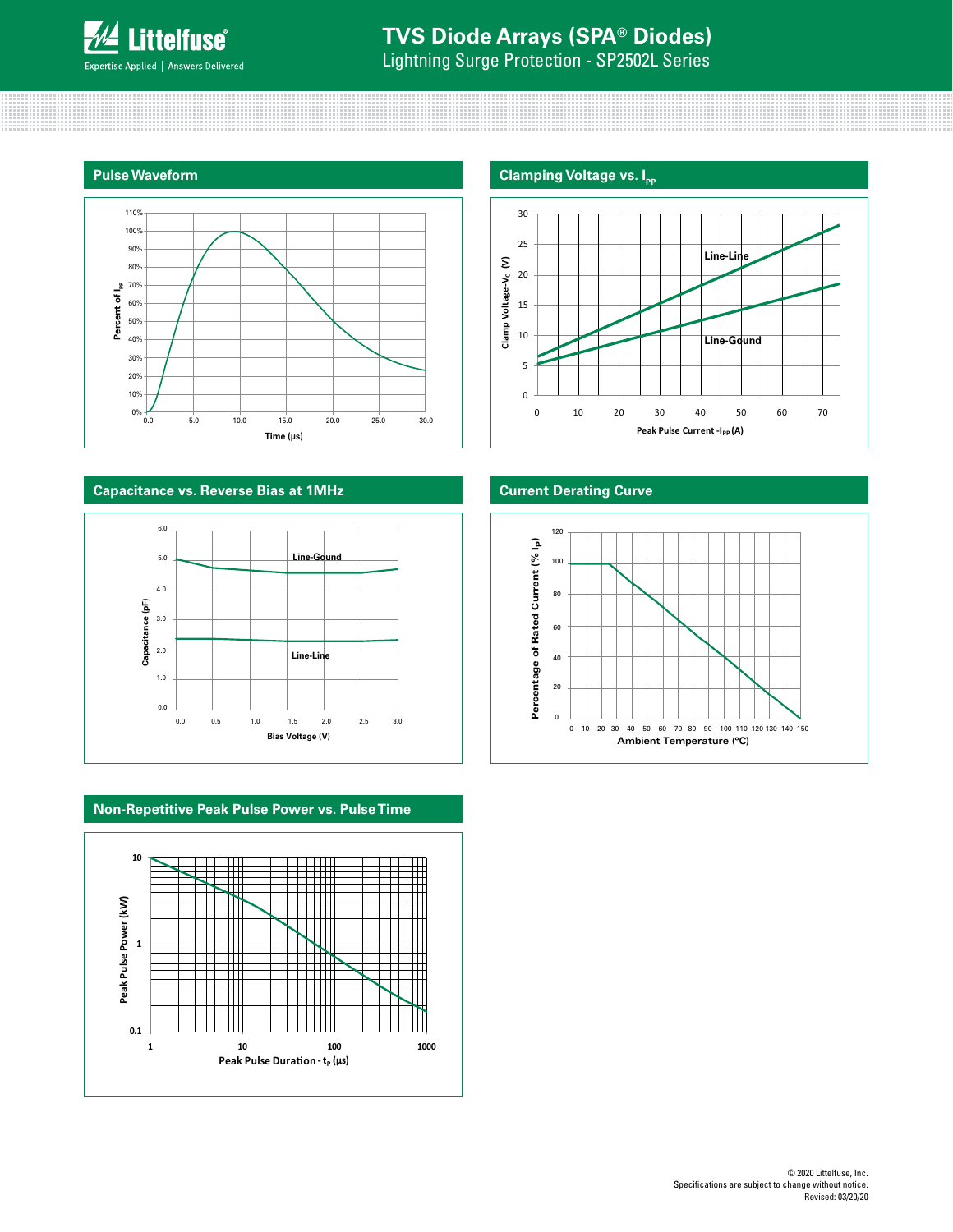

Lightning Surge Protection - SP2502L Series

## **Soldering Parameters**

| <b>Reflow Condition</b>                                        |                                                 | Pb - Free assembly |  |                             |                              |         |         |
|----------------------------------------------------------------|-------------------------------------------------|--------------------|--|-----------------------------|------------------------------|---------|---------|
|                                                                | - Temperature Min $(T_{s(min)})$                | $150^{\circ}$ C    |  |                             | $T_{\rm p}$                  | — t.    |         |
| <b>Pre Heat</b>                                                | - Temperature Max $(T_{\text{simax}})$          | $200^{\circ}$ C    |  |                             |                              | Ramp-up | C<br>Τı |
|                                                                | -Time (min to max) $(t_n)$                      | $60 - 180$ secs    |  |                             | T,                           |         |         |
| Average ramp up rate (Liquidus) Temp (T <sub>1</sub> ) to peak |                                                 | 3°C/second max     |  | Temperature<br>$T_{S(max)}$ |                              |         |         |
| $T_{S(max)}$ to $T_{L}$ - Ramp-up Rate                         |                                                 | 3°C/second max     |  |                             | <b>Preheat</b>               | Ramp-d  |         |
|                                                                | - Temperature (T.) (Liquidus)                   | $217^{\circ}$ C    |  |                             | $\mathbf{T}_{\text{S(min)}}$ |         |         |
| <b>Reflow</b>                                                  | - Temperature (t,)                              | $60 - 150$ seconds |  | Ιs                          |                              |         |         |
| Peak Temperature (T <sub>n</sub> )                             |                                                 | $260+0/5$ °C       |  | 25                          |                              |         |         |
| Time within 5°C of actual peak Temperature (t)                 |                                                 | $20 - 40$ seconds  |  |                             | ← time to peak temperature   | Time    |         |
| <b>Ramp-down Rate</b>                                          |                                                 | 6°C/second max     |  |                             |                              |         |         |
|                                                                | Time 25°C to peak Temperature (T <sub>n</sub> ) | 8 minutes Max.     |  |                             |                              |         |         |
| Do not exceed                                                  |                                                 | $260^{\circ}$ C    |  |                             |                              |         |         |



# **Part Marking System**



# **Product Characteristics**

| <b>Lead Plating</b>        | Matte Tin                                                 |
|----------------------------|-----------------------------------------------------------|
| <b>Lead Material</b>       | Copper Alloy                                              |
| <b>Lead Coplanarity</b>    | 0.0004 inches (0.102mm)                                   |
| <b>Substitute Material</b> | Silicon                                                   |
| <b>Body Material</b>       | Molded Epoxy                                              |
| Flammability               | UL Recognized compound meeting<br>flammability rating V-0 |

# **Part Numbering System**



| <b>Ordering Information</b> |         |                |                 |  |  |  |
|-----------------------------|---------|----------------|-----------------|--|--|--|
| <b>Part Number</b>          | Package | <b>Marking</b> | Min. Order Qty. |  |  |  |
| SP2502LBTG                  | SOIC-8  | SP2502         | 2500            |  |  |  |